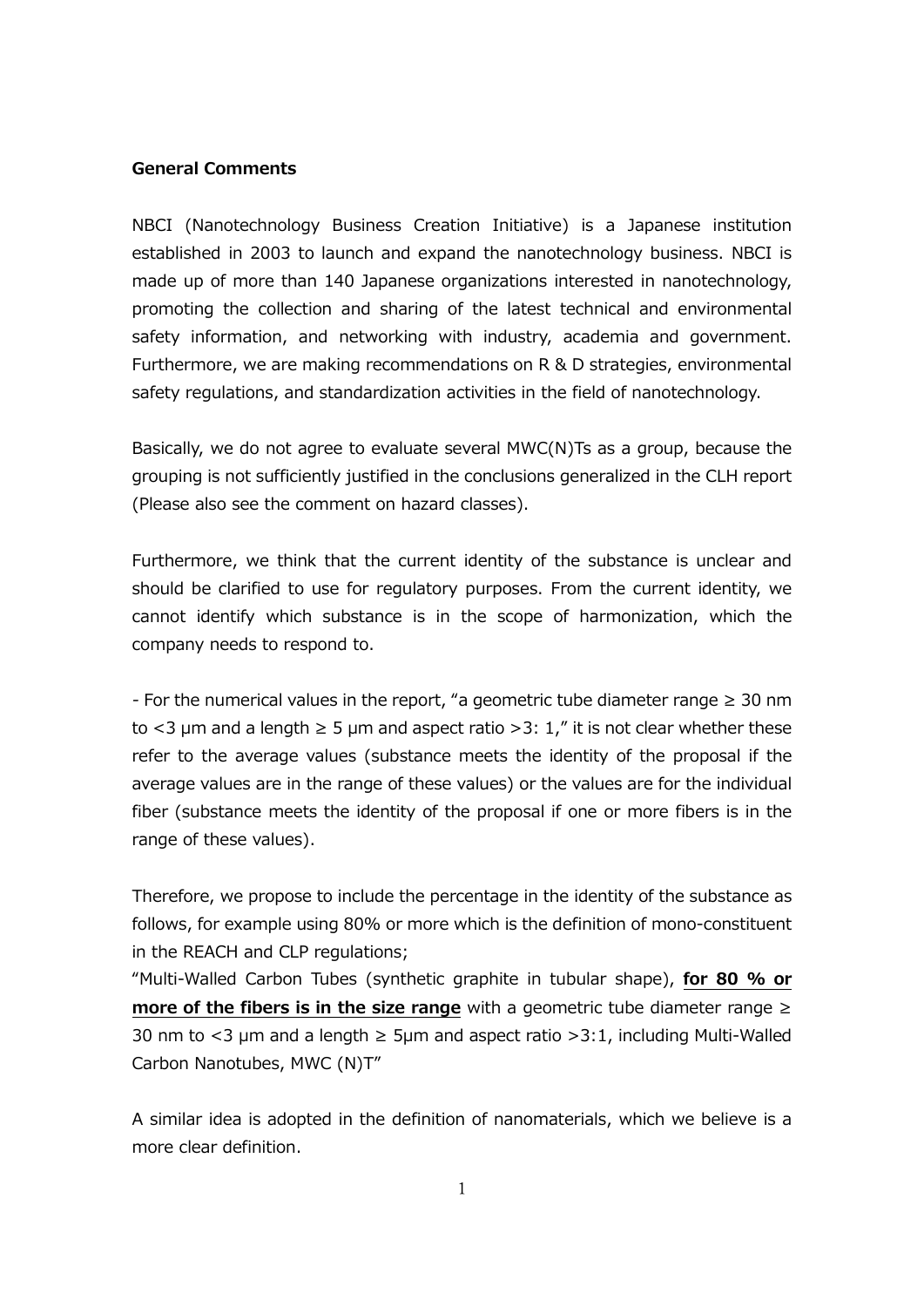*-* The following substances are cited in Table 11 of the CLH Report but are not considered to be "synthetic graphite." Synthetic graphite is defined by  $IUPAC^*$ <sup>1</sup> as "A material consisting of graphitic carbon which has been obtained by graphitizing of non-graphitic carbon by chemical vapour deposition (CVD) from hydrocarbons at temperatures above 2500 K, by decomposition of thermally unstable carbides or by crystallizing from metal melts supersaturated with carbon."

- *-* CNT-7 and Short CNT-7: annealed at 1500°C, which are not graphitized (Huaux et al., 2016).
- *-* MWCNT A, MWCNT B, MWCNT C, and MWCNT D: synthesis at the temperature of 850–1150°C, which are not graphitized (Rittinghausen et al., 2014).

As detailed above, the substances are clearly not in the scope of the substance identification of "Multi-Walled Carbon Tubes (synthetic graphite in tubular shape) with a geometric tube diameter range  $\geq$  30 nm to <3 µm and a length  $\geq$  5 µm and aspect ratio >3:1, including Multi-Walled Carbon Nanotubes, MWC(N)T." Therefore, the study data generated with those substances cannot be considered in the determination of classifications in the Proposal for Harmonised Classification and Labelling. Each reference in the CLH Report should be re-evaluated based on the production process (i.e., graphite or not), and the identity of the substance should be address appropriately.

In conclusion, we cannot agree to evaluate several MWC(N)Ts as a group. Furthermore, the current substance identity is not appropriate to gather comments from companies that may have concerns.

<sup>\*1</sup> IUPAC. Compendium of Chemical Terminology, 2nd ed. (the "Gold Book"). Compiled by A. D. McNaught and A. Wilkinson. Blackwell Scientific Publications, Oxford (1997). Online version (2019-) created by S. J. Chalk. ISBN 0-9678550-9- 8. https://doi.org/10.1351/goldbook.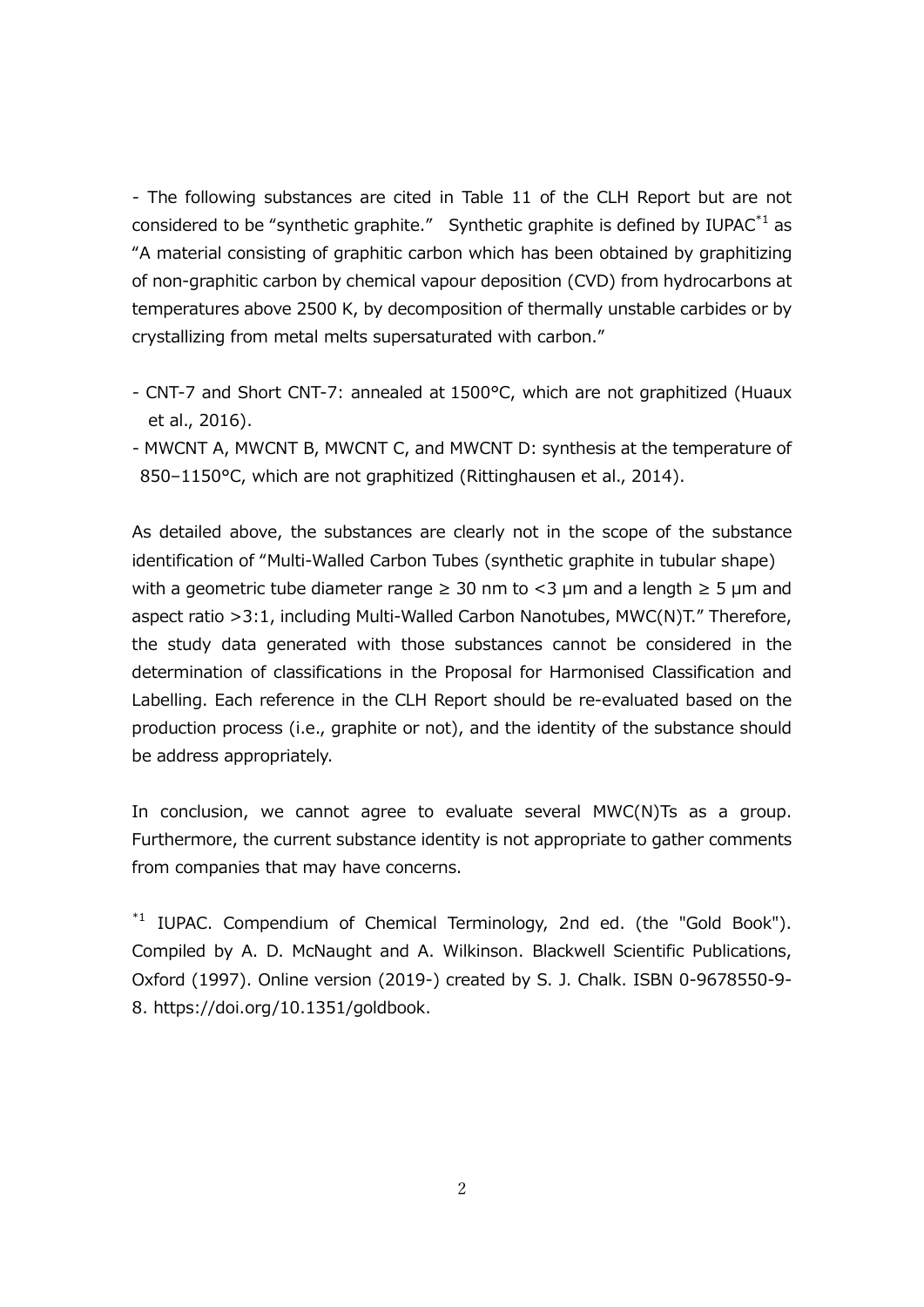## **Comments on the open hazard classes: Carcinogenicity**

## **a) IARC evaluation**

The 11 studies are cited in the CLH Report Table 11, but these reports do not clearly support the classification of MWC(N)T as Carc. 1B

The IARC evaluated MWCNTs and classified MWNT-7 under the carcinogenic category 2B and other MWCNTs under the carcinogenic category 3. In the CLH report, there are new studies for MWNT-7 that show carcinogenicity in animals, which strengthen the classification for MWNT-7 as a carcinogen. For other MWC(N)Ts, some materials show carcinogenicity in animals but there is only one experimental data for each material, thus the evidence is not sufficient for the classification. Therefore, the newly evaluated studies in the CLH report do strengthen the classification for MWNT-7 as a carcinogen, but these do not provide sufficient evidence for extending the classification to other MWC(N)Ts with WHO fiber dimensions.

In conclusion, the current situation (evidence of carcinogenicity) is the same as the situation where IARC made the conclusion separately for MWNT-7 and other MWC(N)Ts. We strongly support the IARC's conclusion that MWNT-7 has sufficient evidence and other MWC(N)Ts have limited evidence for carcinogenicity, which in the CLP criteria, would be Carc. 1B for MWNT-7 and not Carc. 1B for other MWC(N)Ts.

## **b) Classification of MWC(N)T as Carc. 1B**

The CLH report proposed grouping several MWC(N)Ts into one group on the assumption that they have the same hazard. However, there is insufficient justification to group substances of different manufacturing methods or sizes (diameter/length) under the same hazard group.

In "Appendix for nanoforms applicable to the Guidance on Registration and substance identification," the document states that justification shall be provided for the "set of similar nanoforms" as follows;

"*According to Annex VI of REACH: A 'set of similar nanoforms' is a group of nanoforms characterised in accordance with section 2.4 where the clearly defined boundaries in the parameters in the points 2.4.2 to 2.4.5 of the individual nanoforms*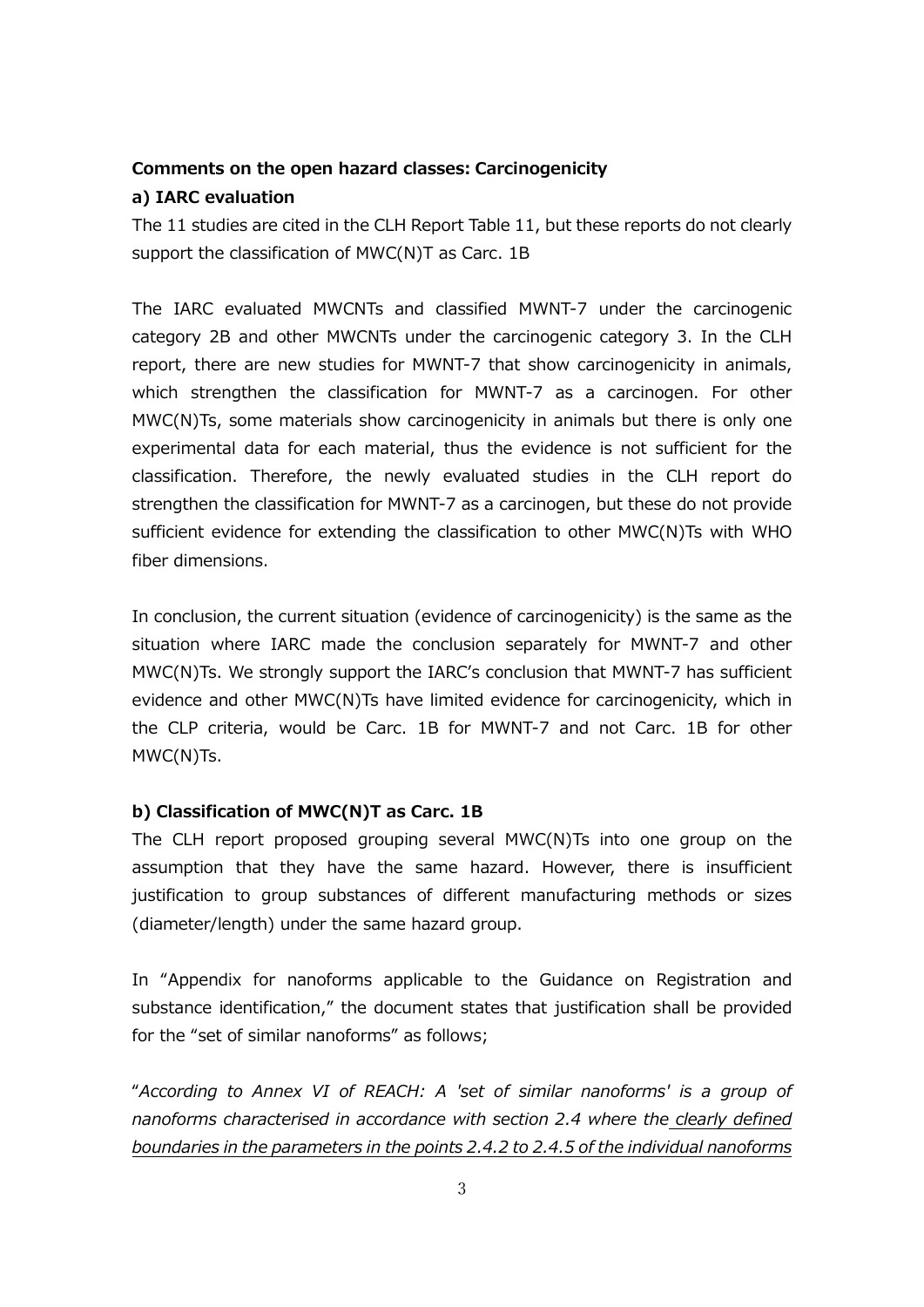*within the set still allow to conclude that the hazard assessment, exposure assessment and risk assessment of these nanoforms can be performed jointly. A justification shall be provided to demonstrate that a variation within these boundaries does not affect the hazard assessment, exposure assessment and risk assessment of the similar nanoforms in the set. A nanoform can only belong to one set of similar nanoforms.*"

Although this is the guidance for the registrants, we think that the same approach should be applied for the CLH proposal. For example, the above guidance states the minimum justification that registrants should include in their reports:

- *- How does the particle size of the different nanoforms impact the dissolution rate and solubility of the set members?*
- How does the particle size of the different nanoforms within the set impact the *toxicokinetic behaviour as well as fate and (bio)availability of the set members?*
- *- How does the particle size of the different nanoforms within the set impact the (eco)toxicity of the set members? Is there a direct* relationship between the particle size and the (eco)toxicity*?*

The guidance also states as follows for elongated nanoforms;

- *- The width, together with length, is considered as a critical parameter that can be used as an indication of the rigidity of these nanoforms. Consideration on rigidity is therefore linked to the requirement on particle size distribution in point 2.4.2 of Annex VI of REACH and the registrant must justify how the variation in width of the particles of the different forms will affect the rigidity of the particles and consequently the (eco)toxicological profile of the different nanoforms. When there is a variability in the width of the particles constituting the nanoforms covered by the set, the registrant must provide a justification demonstrating that this variation does not affect the joint hazard assessment of these nanoforms.*
- *- The registrant must also take into account variations in the length and aspect ratio of elongated particles when building the set of nanoforms. When there is a variation in length and/or aspect ratio of the particles of the nanoforms covered by the set, the registrant must provide a justification demonstrating that this variation does not affect the joint hazard assessment of these nanoforms.*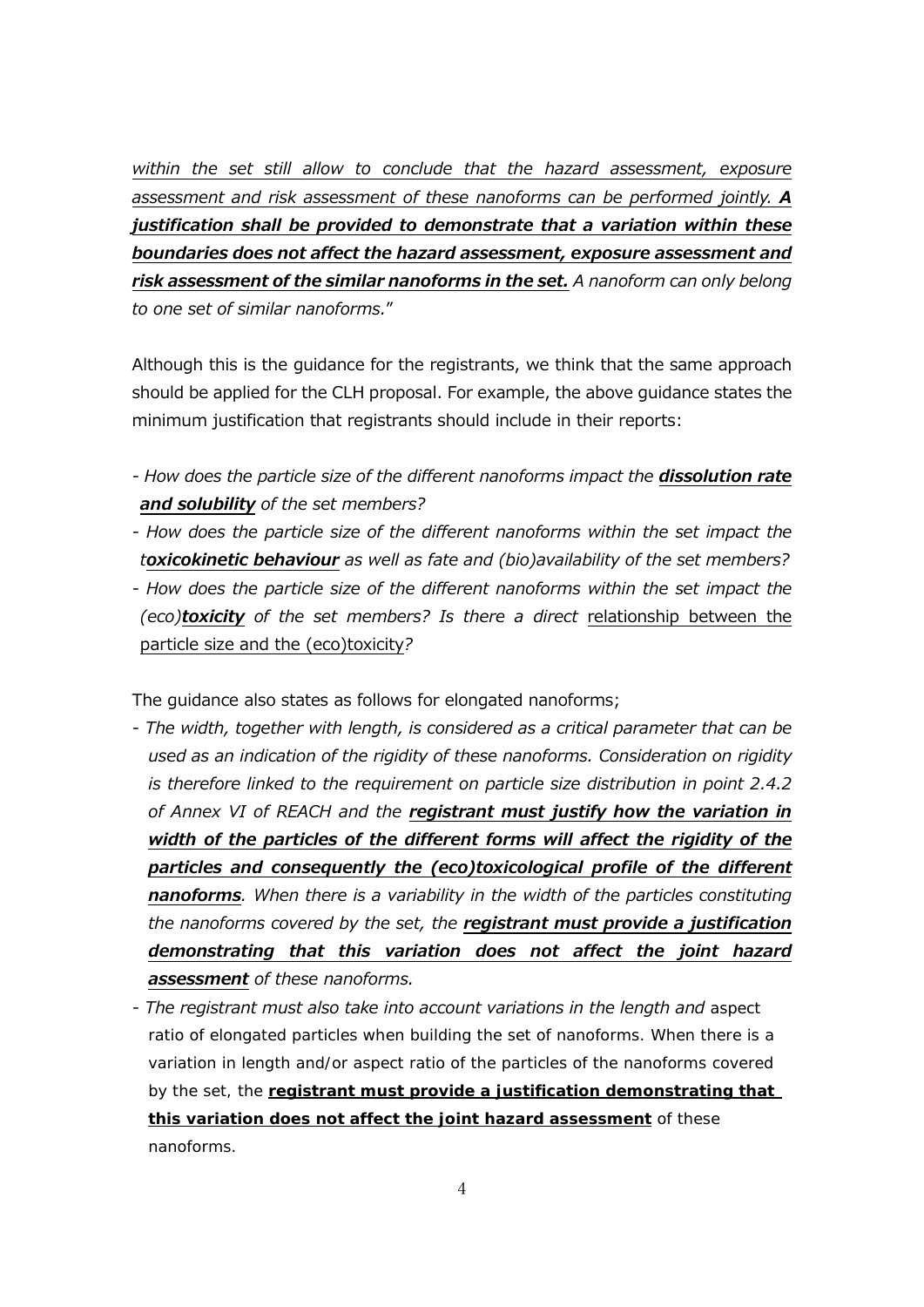As previously mentioned above, most of the data in the current CLH report is for MWNT-7, and we think that the current CLH report critically lacks the description for the justification of the grouping. For example, the following literature shows that the grouping is not appropriate.

*-* Results published by Nagai et al. (2011) demonstrate that the geometric tube diameter is an important parameter for inducing injury to human mesothelial cells. The ability of MWCNTs to pierce cell membranes is inversely proportional to its diameter, i.e., the thinner the MWCNTs, the more likely they are to penetrate cell membranes and develop mesotheliomas (see table below). Thus, it is inappropriate to assume that several MWC(N)Ts are of the same hazard, given the evidence that the degree of carcinogenicity varies with size (diameter).

|                      | NT50a | <b>NT115</b> | NT145    | <b>NTtngl</b> |
|----------------------|-------|--------------|----------|---------------|
| Diameter [nm]        | 49.95 | 116.2        | 143.5    | N.D.          |
| Piercing mesothelial | Yes   | Low          | Very low | <b>None</b>   |
| cell membranes       |       |              |          |               |
| Carcinogenicity to   | High  | N.D.         | Low      | None          |
| rats                 |       |              |          |               |

N.D.: Not determined

From the above, we believe that each MWC(N)T should be evaluated separately. When evaluating each material separately, we agree that MWNT-7 meets the carcinogenicity Category 1B of the CLP criteria, since there is clear evidence obtained by the inhalation study (OECD 451 with CLP compliance) and several supporting studies. On the other hand, for other MWC(N)Ts, there is only one study each that shows carcinogenicity. In addition, these studies have several substantial deviations from the standard test guideline used in regulatory purposes;

- the route of exposure is intraperitoneal, transtracheal, or intrascrotal instillation whereas inhalation is the preferred route in the guideline for inhalable test materials, - the dosing regime (only one or several instillations in the early part of the study) does not satisfy the provision of the guideline that states that the exposure should cover the major part of the life span of the test animals,

- the non-physiological dosing with a single treatment or several treatments results in a local bolus dose leading to excess evaluation.